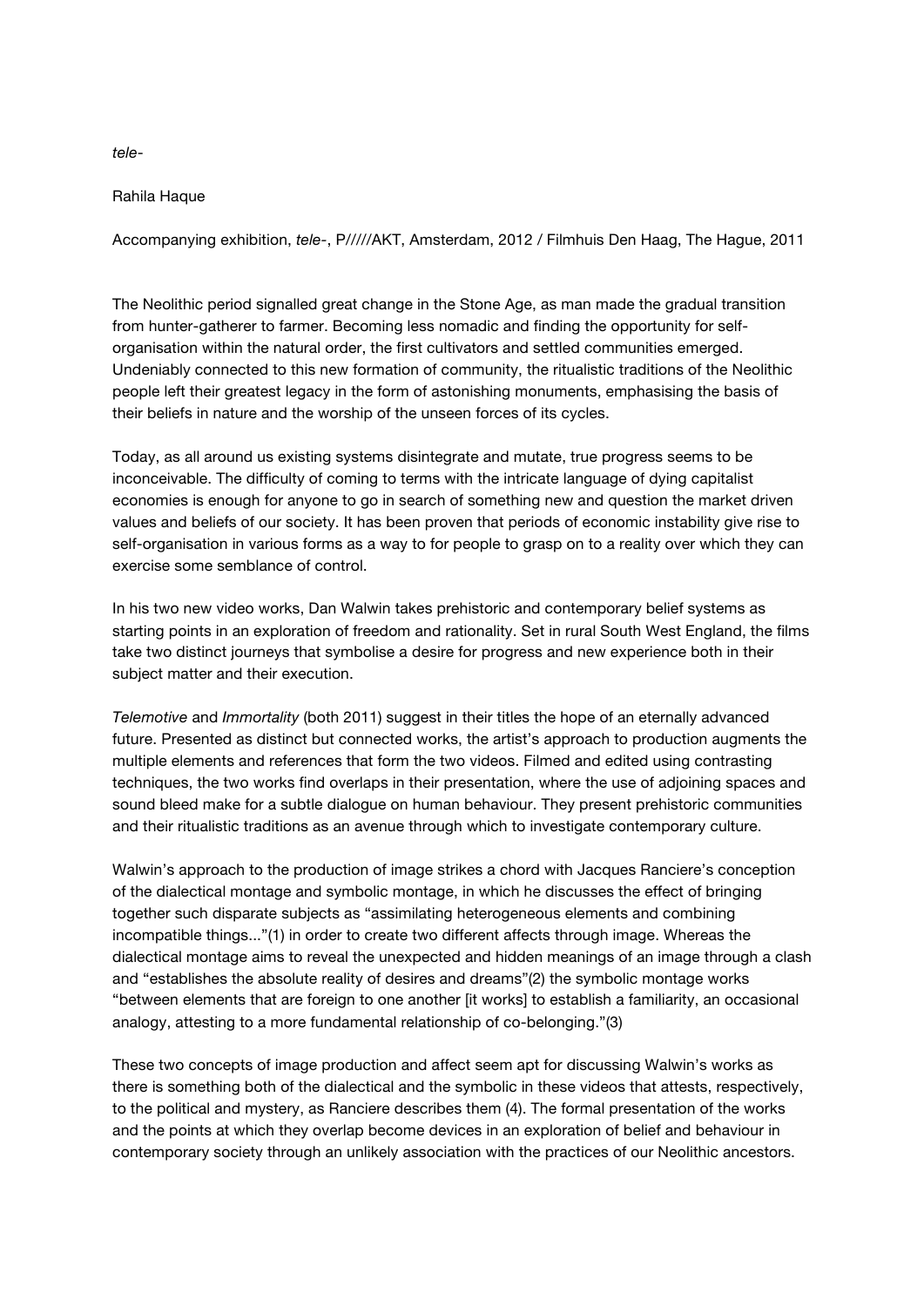In Ranciere's sense of the dialectical montage as a tool for revealing hidden meanings through a clash of disparate elements, *Telemotive* presents the car not as the cocoon of purpose and safety for consumer marketing's image of freedom, but as an aid to the men in their mysterious and ominous actions. The car is the fifth protagonist in this unfolding broken narrative and acts as a confine for the one man who is led by the other three, perhaps against his own will. It is apparent the men are on a journey in a literal sense and although their purpose is enigmatic, their trance-like behaviour is ritualistic and somehow associated with the natural land. Each scene is presented from a myriad of vantage points with the camera capturing the action from multiple angles like CCTV footage, creating an air of suspicion. An accomplice to their actions, the car becomes a symbol of our reliance on and submission to the uncompromising development of technology. Even in a paganistic relationship with the earth, modern technology is required to make the spiritual journey more practical; the clash questioning both our attachment to such technology and the possibility that we might live without it.

In *Immortality*, a free party (5) is taking place away from the structures of law and society. The scene is silent, despite the importance of sound in what is taking place. At points dance music filters through from the soundtrack of *Telemotive* and introduces a dialogue between the two works. This cross-referencing creates associations between the strange ritualistic journey of the men in the car and the group of revellers. The disparity of the gliding and free camera movements of *Immortality* provides an alternate sense of physicality to the fast sequences of the previous video. It echoes the state of the individuals at the party, together and free like the communities who gathered around monuments during the solstices in prehistoric times to experience statelessness and collective awareness, in crucial moments for man and cosmos. The unrestricted freedom of the free party scene is one in which this self-organised community is searching for an enlightening experience akin to a spiritual journey. Subtly playing out the relationship between the distant periods of contemporary culture and prehistoric religious practices, Walwin's work presents a symbolic approach in assembling "elements in the form of mystery"(6). Mystery for Ranciere is that affect of a symbolic montage where two distant elements are presented "not to contrast worlds, but to present, in the most unexpected ways, a co-belonging." Through doing so, the silent scene is both the search for transcendence and the place of social dissent.

The English countryside is a reoccurring element in Walwin's practice, serving as a neutral, active or occasionally hostile setting for a sequence of events. As the cosmic cycles were key to the prehistoric people, these works romanticise a nostalgic longing for a closer connection; sweeping panoramas, details and sounds providing stark contrast to the inharmonious nature of contemporary human activity. It is in both works passive but very much present. The complete absence of speech in *Telemotive* heightens the soundtrack of the surrounding countryside, cut abruptly with that of footsteps, the intrusive car engine, and the distant sound of dance music. We are allowed to imagine the disruption to the countryside that a free party might cause but the floating footage is eerily silent, as if seen by an external force.

Any notions of freedom are coupled with the impossibility of true escapism, proposing that all practices of communities in the 21st century are mediated by consumerism (the symbol of the car in *Telemotive*) or state regulation (the all seeing eye of the camera in *Immortality*). The groups are practicing outside of what society might deem rational, whether it is a strange oppressive ritualism or drug-fuelled hedonism. It seems that neither will achieve what they have set out to, as each work carries in it a moment of disruption that indicates the power of that external force. In *Telemotive* it is